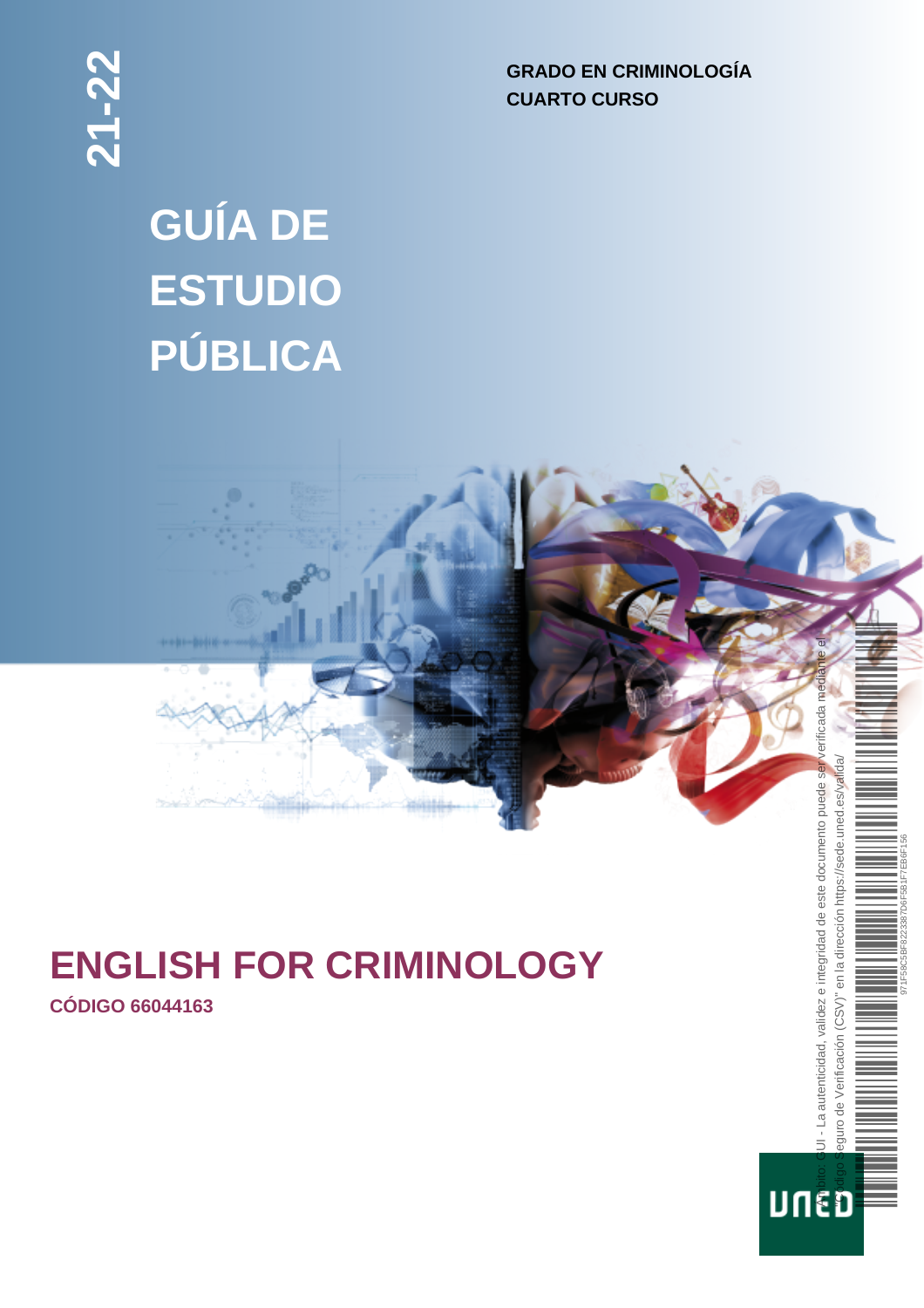# **ENGLISH FOR CRIMINOLOGY CÓDIGO 66044163**

# **ÍNDICE**

[PRESENTACIÓN Y CONTEXTUALIZACIÓN](#page-2-0) [REQUISITOS Y/O RECOMENDACIONES PARA CURSAR LA](#page-2-1) [ASIGNATURA](#page-2-1) [EQUIPO DOCENTE](#page-2-2) [HORARIO DE ATENCIÓN AL ESTUDIANTE](#page-3-0) [TUTORIZACIÓN EN CENTROS ASOCIADOS](#page-4-0) [COMPETENCIAS QUE ADQUIERE EL ESTUDIANTE](#page-4-0) [RESULTADOS DE APRENDIZAJE](#page-4-1) **[CONTENIDOS](#page-5-0)** [METODOLOGÍA](#page-5-1) [SISTEMA DE EVALUACIÓN](#page-6-0) [BIBLIOGRAFÍA BÁSICA](#page-8-0) [BIBLIOGRAFÍA COMPLEMENTARIA](#page-8-1) **ENGLISH FOR EXECURSOR DE APOYOT CONFERENCIÓN ENGLISH FOR ECONOMIC REQUISITOS Y/O RECOMENDACIONES<br>
REQUISITOS Y/O RECOMENDACIONES<br>
ASIGNATURA<br>
EQUIPO DOCENTE<br>
HORARIO DE ATENCIÓN AL ESTUDIAN<br>
TUTORIZACIÓN EN CENTROS ASOCIA** 

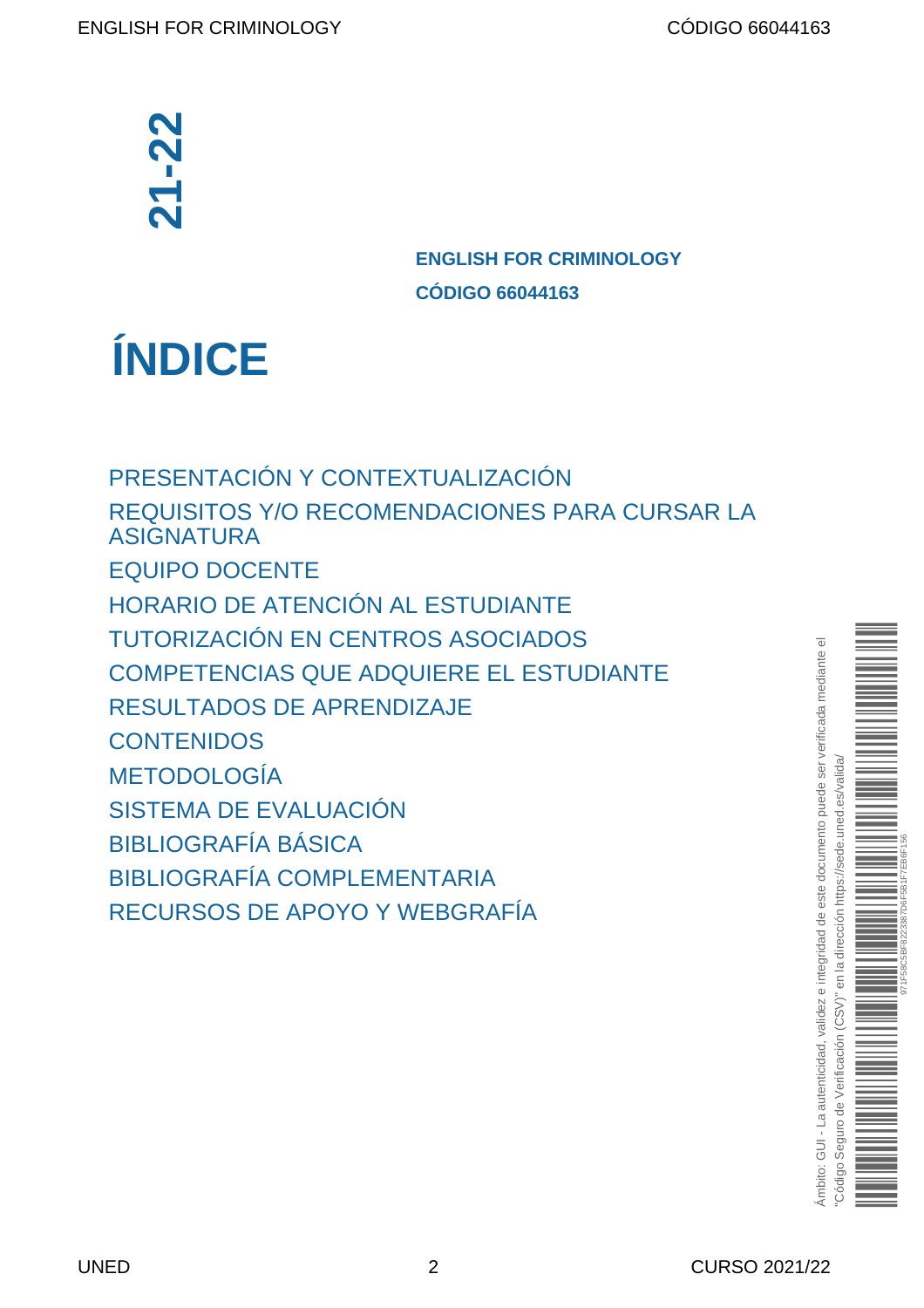| Nombre de la asignatura   | <b>ENGLISH FOR CRIMINOLOGY</b>            |
|---------------------------|-------------------------------------------|
| Código                    | 66044163                                  |
| Curso académico           | 2021/2022                                 |
| Departamento              | FILOLOGÍAS EXTRANJERAS Y SUS LINGÜÍSTICAS |
| Título en que se imparte  | <b>GRADO EN CRIMINOLOGÍA</b>              |
| Curso                     | <b>CUARTO CURSO</b>                       |
| Periodo                   | <b>SEMESTRE 1</b>                         |
| Tipo                      | <b>OBLIGATORIAS</b>                       |
| Nº ETCS                   | 6                                         |
| Horas                     | 150.0                                     |
| Idiomas en que se imparte | <b>INGLÉS</b>                             |

# <span id="page-2-0"></span>**PRESENTACIÓN Y CONTEXTUALIZACIÓN**

"English for Criminology" is a compulsory 4th year subject with 6 ECTS taught in the first semester, which aims to: (1) improve students' skills in reading and understanding legal texts or texts on legal issues dealing with the topic of Criminology or related topics; (2) strengthen their knowledge and command of the specific features of legal English; (3) activate and expand their legal vocabulary within the topic of criminology and related topics, and (4) improve their grammar skills (in particular grammar issues specific to legal English). Students will practise various legal English skills, such as reading legal texts from different genres or vocabulary building.

### <span id="page-2-1"></span>**REQUISITOS Y/O RECOMENDACIONES PARA CURSAR LA ASIGNATURA**

1. Students are expected to have an advanced level of English, as the specific difficulties and intricate nature of the grammar of legal English involves a complexity which is not present (at.<sup>9</sup>) least, not to such an extent) in other specialised languages. Legal English includes features that are rather infrequent in general English, such as the presence of the subjunctive, Latinisms, archaisms, long subordinate sentences, etc.

2. Students must consult the online course regularly to be informed of deadlines, notices, etc.

## <span id="page-2-2"></span>**EQUIPO DOCENTE**

Teléfono 91398-8698

Teléfono 91398-8467

Nombre y Apellidos EVA SAMANIEGO FERNANDEZ (Coordinador de asignatura) Correo Electrónico esamaniego@flog.uned.es Facultad FACULTAD DE FILOLOGÍA Departamento FILOLOGÍAS EXTRANJERAS Y SUS LINGÜÍSTICA

Nombre y Apellidos MARIA BEATRIZ PEREZ CABELLO DE ALBA Correo Electrónico bperez-cabello@flog.uned.es Facultad FACULTAD DE FILOLOGÍA Departamento FILOLOGÍAS EXTRANJERAS Y SUS LINGÜÍSTICA

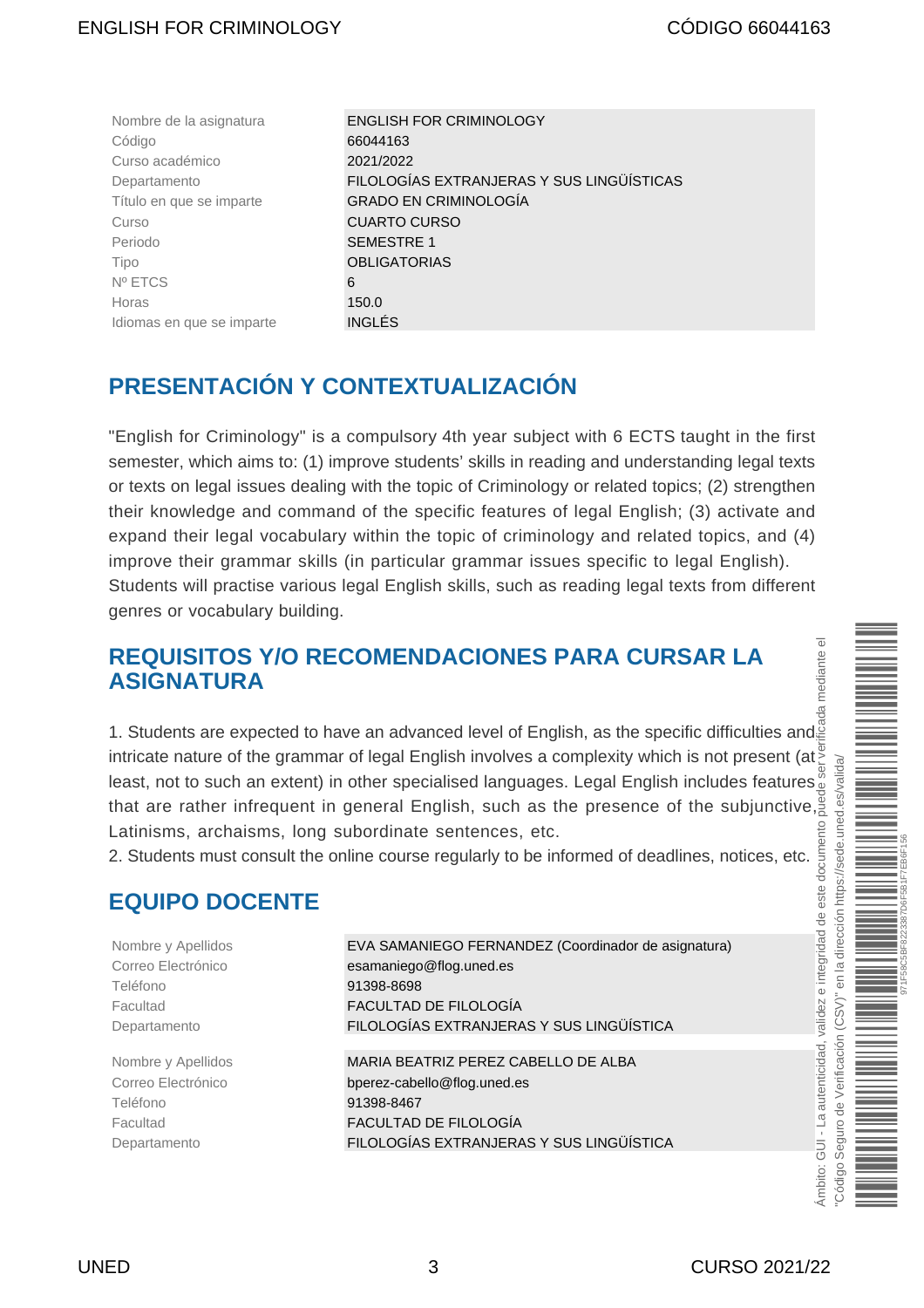Teléfono 91398-6899

Correo Electrónico **iriad@flog.uned.es** Teléfono 91398-7840

Nombre y Apellidos MONTSERRAT BERMUDEZ BAUSELA Correo Electrónico mbermudez@flog.uned.es Facultad FACULTAD DE FILOLOGÍA Departamento FILOLOGÍAS EXTRANJERAS Y SUS LINGÜÍSTICA

Nombre y Apellidos **IRIA DA CUNHA FANEGO** Facultad FACULTAD DE FILOLOGÍA Departamento FILOLOGÍAS EXTRANJERAS Y SUS LINGÜÍSTICA

# <span id="page-3-0"></span>**HORARIO DE ATENCIÓN AL ESTUDIANTE**

The course tutors will be available on the online course. E-mail contact should be used in exceptional cases only.

Please check the updated version of office hours on the webpage of the "Departamento de Filologías Extranjeras y sus Lingüísticas". In principle, tutor hours, phones and emails are as follows:

Eva Samaniego Fernández Tuesdays 9.30-13.30 91 398 86 98 esamaniego@flog.uned.es

María Beatriz Pérez Cabello de Alba Tuesdays 9.30-13.30 91 398 84 67 bperez-cabello@flog.uned.es

Montserrat Bermúdez Bausela 91 398 68 99 Wednesdays 10:00-14.00 mbermudez@flog.uned.es

Iria da Cunha Fanego 91 398 7840 Wednesdays 10:00-14.00 iriad@flog.uned.es

kmbito: GUI - La autenticidad, validez e integridad de este documento puede ser verificada mediante el Ámbito: GUI - La autenticidad, validez e integridad de este documento puede ser verificada mediante el "Código Seguro de Verificación (CSV)" en la dirección https://sede.uned.es/valida/ es/valida https://sede.uned. la dirección  $\overline{5}$  $(CSW)^n$ Seguro de Verificación "Código S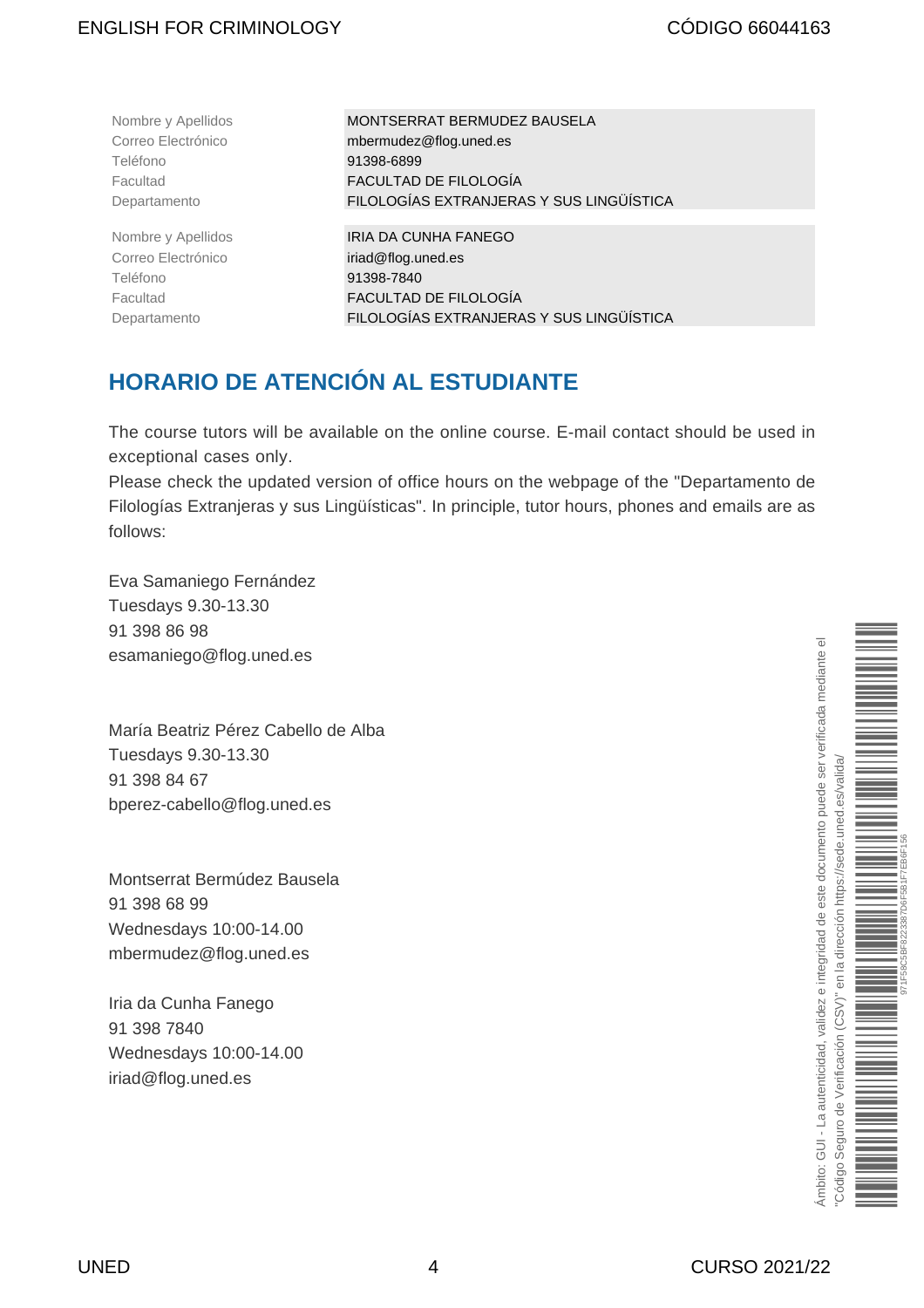# <span id="page-4-0"></span>**TUTORIZACIÓN EN CENTROS ASOCIADOS**

En el enlace que aparece a continuación se muestran los centros asociados y extensiones en las que se imparten tutorías de la asignatura. Estas pueden ser:

- **• Tutorías de centro o presenciales**: se puede asistir físicamente en un aula o despacho del centro asociado.
- **• Tutorías campus/intercampus**: se puede acceder vía internet.

[Consultar horarios de tutorización de la asignatura 66044163](https://akademosweb.uned.es/Default.aspx?id_servicio=19&modo_23=1&asigna=66044163)

# **COMPETENCIAS QUE ADQUIERE EL ESTUDIANTE**

These are included in Spanish, as they are quoted directly from the Degree specifications.

#### **Competencias básicas y generales**

CG. 03 - Conocer y comprender los lenguajes jurídico, sociológico, psicológico y técnico necesarios para el manejo correcto de los conceptos utilizados en las diversas disciplinas, así como sus repercusiones en el ámbito propio de la criminología.

CG. 09 - Ser capaz de desarrollar trabajo en equipo con otros profesionales de la actividad criminológica, desarrollando habilidades de liderazgo y coordinación.

CG. 10 - Saber gestionar y organizar la información tanto respecto a la recogida de datos, como al manejo de bases de datos y su presentación, fortaleciendo la utilización de las TIC $_{\overline{\circ}}$ como herramienta básica en el ámbito de la criminología.

#### **Competencias específicas**

CE. 12 - Mejora de la comprensión de textos jurídicos en inglés, relacionados con aspectos criminológicos.

## <span id="page-4-1"></span>**RESULTADOS DE APRENDIZAJE**

Students who successfully complete this course will:

- Improve their knowledge of and be able to identify the main features of legal English as against general English.

- Enhance their knowledge, comprehension and command of legal English.

- Improve their skills in reading legal texts and/or texts on legal issues in English from different genres; they will also improve (although to a very limited extent) their pronunciation and listening skills.

pronunciation and listening skills.<br>- Achieve a reasonable command of legal English vocabulary in several areas related to  $\frac{18}{9}$ Criminology.

- Become acquainted with professional skills in English, such as delivering a presentation, writing emails, etc.

Ámbito: GUI - La autenticidad, validez e integridad de este documento puede ser verificada mediante el "Código Seguro de Verificación (CSV)" en la dirección https://sede.uned.es/valida/ es/valida uned. 971F58C5BF8223387D6F5B1F7EB6F156en la dirección https://sede.  $(CSV)^n$ Seguro de Verificación Código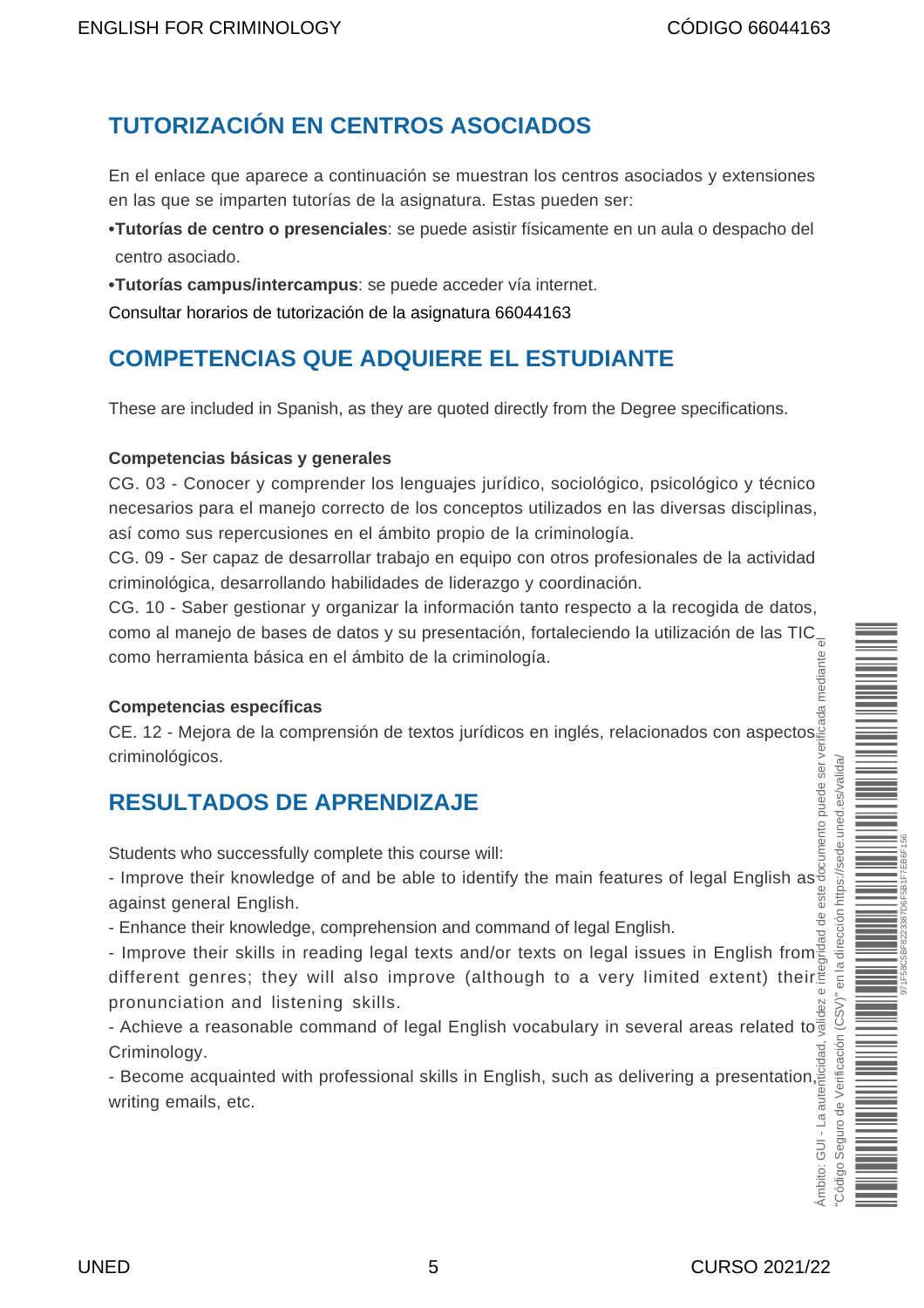# <span id="page-5-0"></span>**CONTENIDOS**

#### 1. An introduction to legal English and to professional skills

Students will become acquainted with the special features and peculiarities of legal English as well as with the basic criminal vocabulary in English.

#### 2. Explaining Crime

Students will learn about the concept of crime and violence as well as about different theories and approaches related to both.

#### 3. Lawmaking

Students will learn about criminal justice and criminal investigation.

#### 4. Lawbreaking

Students will learn about crime types, crime statistics and the dimensions of crime.

5. Reactions to Lawbreaking

Students will learn about reactions to crime, prevention and punishment.

# <span id="page-5-1"></span>**METODOLOGÍA**

The distance learning methodology at UNED offers, among other things, flexibility for students to organise their time, which means that they can work with the materials at theirs own pace, although there will be a recommendation of estimated number of hours for each unit. The PEC (Prueba de Evaluación a Distancia), however, has a submission deadline that students who wish to do it must meet.

Students will find all the learning activities, materials and exercises both in the compulsory handbook as well as on the online course, and they can seek the assistance of the "Equipo Docente" through the online course.

Legal English and its different aspects (grammar, vocabulary, pronunciation, etc.) will generally be introduced through the exploration and exploitation of crime-related topics, and then there will be practice with exercises and activities.

Active involvement in the online course is encouraged and recommended. Students must check messages on the online course regularly for updated information on deadlines, notices, etc.

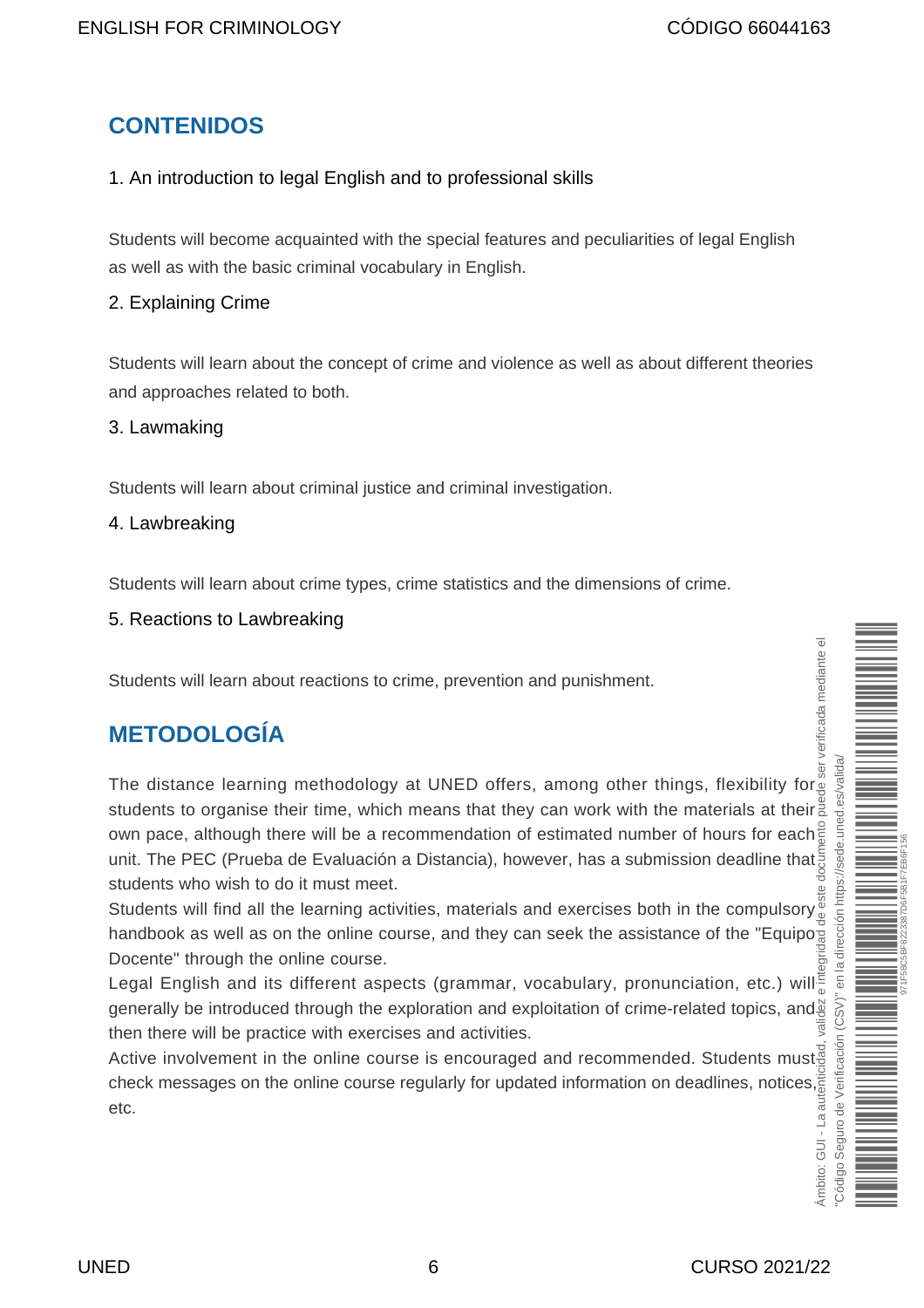# <span id="page-6-0"></span>**SISTEMA DE EVALUACIÓN**

#### **TIPO DE PRUEBA PRESENCIAL**

Tipo de examen este examentipo test Preguntas test 10 Duración del examen 60 (minutos) Material permitido en el examen

No materials are allowed in the final exam.

Criterios de evaluación

The value of the final exam ("Prueba Presencial", PP) will be different depending on whether students choose to submit the assignment ("Prueba de Evaluación Continua", PEC) or not. Therefore, there are two ways for this course to be assessed:

**(1) If the assignment (PEC) is submitted, the final exam (PP) will account for 80% of the final mark. The value of the PEC is 20% of the final mark. In order for the PEC to add to the final mark, students must have obtained a minimum of 50% of the total mark of the final exam (5 points out of 10). If this minimum in the PP is not obtained or the student does not sit the PP in the ordinary sitting, the mark of the PEC will be saved exclusively for the September sitting (="convocatoria extraordinaria") of the same academic year. Once the PEC is submitted, it cannot be withdrawn or annulled, regardless of the mark obtained in it.**

**(2) If the assignment (PEC) is not submitted, the final exam (PP) will account for 100% of the final mark. In order to pass, students must have obtained a minimum of 50% of the total mark of the final exam (5 points out of 10).**

% del examen sobre la nota final Nota del examen para aprobar sin PEC 5 Nota máxima que aporta el examen a la<br>calificación final sin PEC calificación final sin PEC Nota mínima en el examen para sumar la 5 PEC Comentarios y observaciones

#### **PRUEBAS DE EVALUACIÓN CONTINUA (PEC)**

¿Hay PEC? Si Descripción

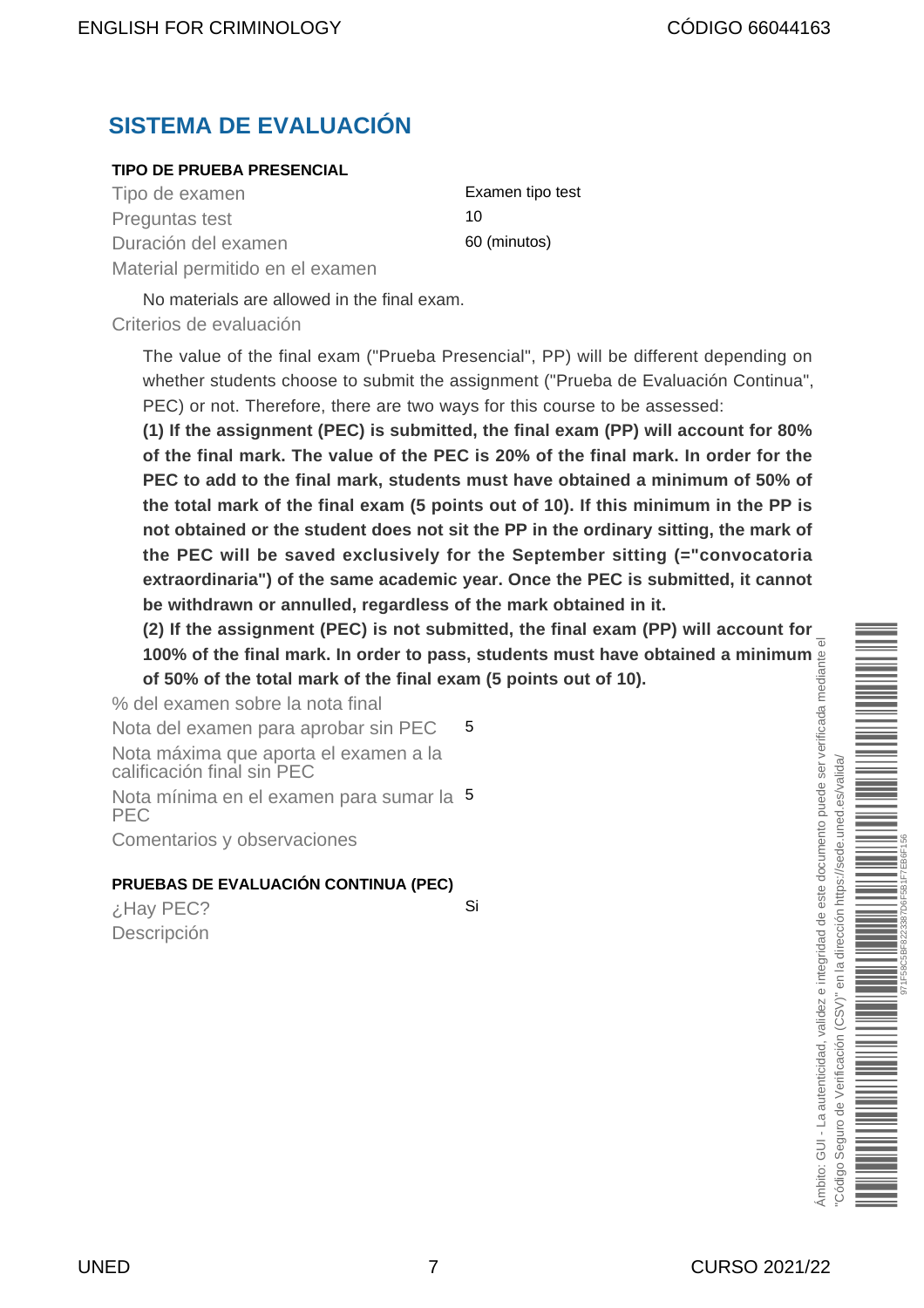The "Prueba de Evaluación Continua" (PEC or "assignment"), is optional. It may be a variety of a wide range of exercises (multiple choice questions, short or long essays, reading comprehensions, vocabulary tests, listening comprehensions, etc.).

**The PEC (assignment) must be submitted (1) in accordance with the instructions given by the "Equipo Docente" and (2) within the indicated deadline. Both conditions are a requirement for the assignment to be valid. Thus, any assignment submitted later than the specified time limit or not following the indicated instructions will not be marked.**

**Students will be provided with the instructions with sufficient time and notice on the on-line course, and must follow them accordingly.**

**The student chooses to do the PEC once he or she submits it through the online course or in any other indicated way. Once the PEC has been submitted, it is not possible to withdraw or annul it, regardless of the mark obtained in it.**

Criterios de evaluación

The value of the final exam ("Prueba Presencial", PP) will be different depending on whether students choose to submit the assignment ("Prueba de Evaluación Continua", PEC) or not. Therefore, there are two ways for this course to be assessed:

**(1) If the assignment (PEC) is submitted, the final exam (PP) will account for 80% of the final mark. The value of the PEC is 20% of the final mark. In order for the PEC to add to the final mark, students must have obtained a minimum of 50% of the total mark of the final exam (5 points out of 10). If this minimum in the PP is not obtained or the student does not sit the PP in the ordinary sitting, the mark of the PEC will be saved exclusively for the September sitting (="convocatoria extraordinaria") of the same academic year. Once the PEC is submitted, it cannot be withdrawn or annulled, regardless of the mark obtained in it.**

**(2) If the assignment (PEC) is not submitted, the final exam (PP) will account for 100% of the final mark. In order to pass, students must have obtained a minimum of 50% of the total mark of the final exam (5 points out of 10).**

Ponderación de la PEC en la nota final 20% Fecha aproximada de entrega Comentarios y observaciones

#### **OTRAS ACTIVIDADES EVALUABLES**

¿Hay otra/s actividad/es evaluable/s? No Descripción

Criterios de evaluación

Ponderación en la nota final Fecha aproximada de entrega

Comentarios y observaciones

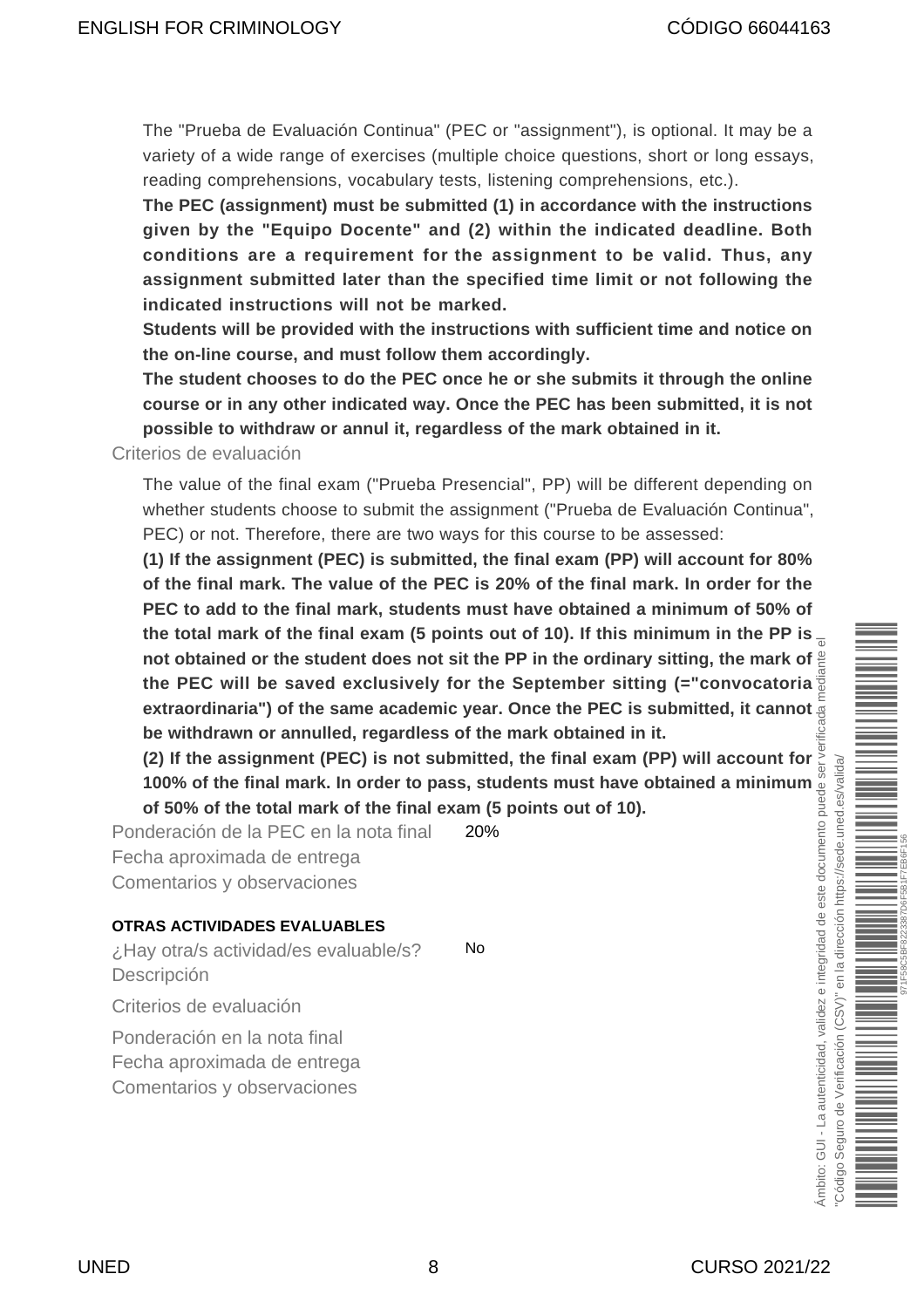#### **¿CÓMO SE OBTIENE LA NOTA FINAL?**

The final mark will be different depending on whether students choose to submit the assignment ("Prueba de Evaluación Continua", PEC) or not. There are two ways to calculate the final mark:

**(1) If students submit the PEC, it will account for 20% of the final mark, and the final exam ("Prueba Presencial", PP) will account for 80% of the final mark. In order for the PEC to add to the final mark, students must have obtained a minimum of 50% of the total mark of the final exam. If this minimum is not obtained or the student does not sit the PP in the ordinary sitting, the mark of the PEC will be saved exclusively for the September sitting (="convocatoria extraordinaria") of the same academic year. The way to calculate the final mark obtained is as follows:**

 **Final mark = (PP mark x 0,8) + (PEC mark x 0,2)** 

**(2) The final exam ("Prueba Presencial", PP) will account for 100% of the final mark if the assignment ("Prueba de Evaluación Continua", PEC) is not submitted. In order to pass, students must have obtained a minimum of 50% of the total mark of the final exam (5 points).**

Final mark = mark obtained in the exam.

# <span id="page-8-0"></span>**BIBLIOGRAFÍA BÁSICA**

ISBN(13):

Título:ENGLISH FOR CRIMINOLOGY STUDENTS. THE LANGUAGE OF CRIME. (2021) (Edición digital. EAN number: 2020202100124) Autor/es:Kristin Van Den Eede ;

Editorial:ACCO

#### **The obligatory Handbook is in digital format and its latest edition is 2021.**

The online course will have additional materials and exercises made by the "Equipo Docente" (course tutors).

## <span id="page-8-1"></span>**BIBLIOGRAFÍA COMPLEMENTARIA**

It is strongly recommended to work with the following grammar book:

Murphy, Raymond (2019, 5<sup>th</sup> ed.), *English Grammar in Use. A Self-Study Reference and* Practice Book for Intermediate Learners of English (with Answers and E-book). Cambridge: Murphy, Raymond (2019, 5<sup>th</sup> ed.), *English Grammar in Use. A Self-Study Reference and*  $\frac{1}{8}$ <br>*Practice Book for Intermediate Learners of English (with Answers and E-book).* Cambridge  $\frac{1}{8}$ <br>Cambridge University Pr